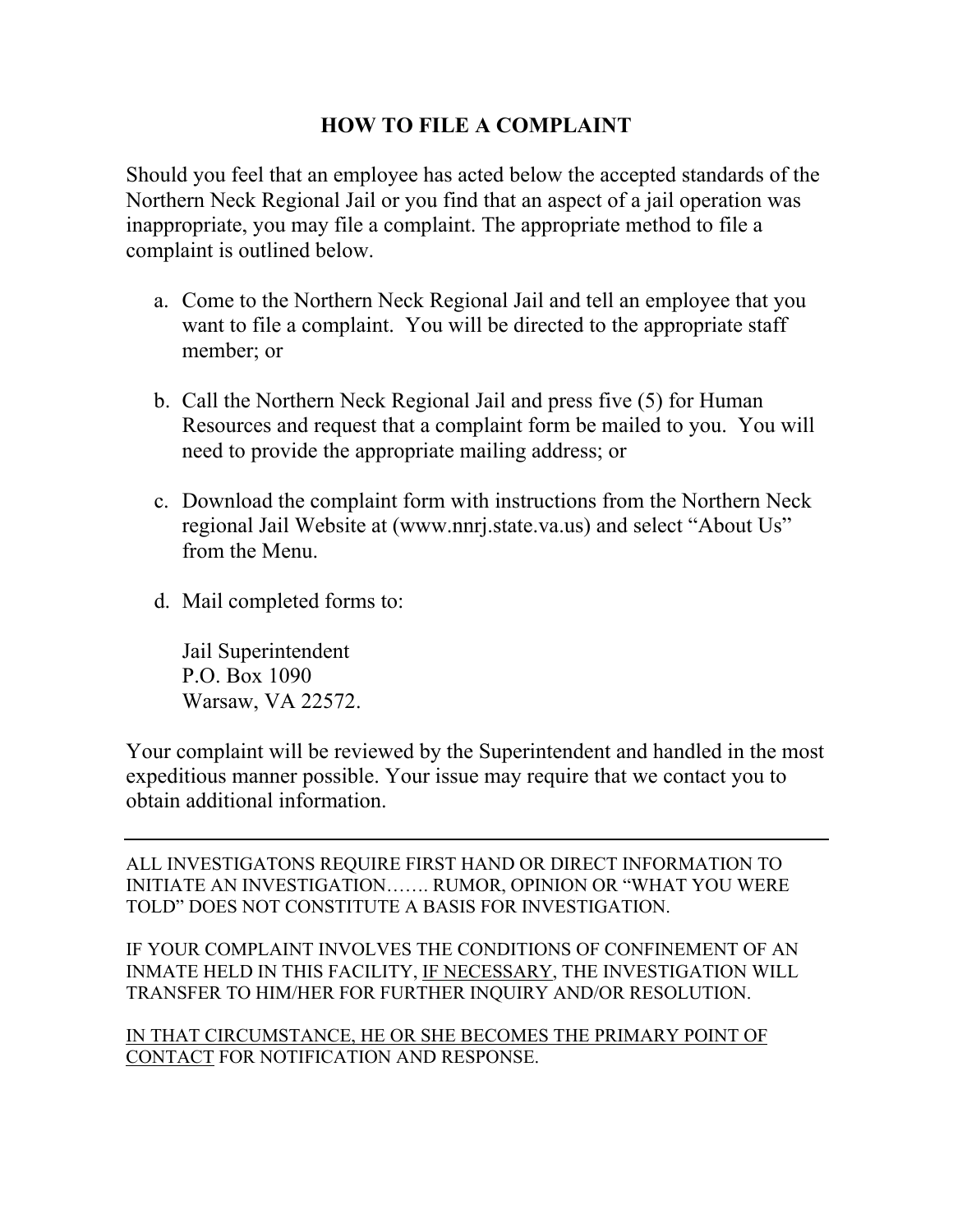## **NORTHERN NECK REGIONAL JAIL CITIZEN COMPLAINT FORM**

## *CONFIDENTIAL*

| Person Filing Complaint (Last, First, MI):                                                                                                                                                                                     |
|--------------------------------------------------------------------------------------------------------------------------------------------------------------------------------------------------------------------------------|
|                                                                                                                                                                                                                                |
|                                                                                                                                                                                                                                |
| Phone:                                                                                                                                                                                                                         |
| Do you wish to be contacted with a response: $\begin{bmatrix} \quad \end{bmatrix} Yes \quad \begin{bmatrix} \quad \end{bmatrix}$<br>$\log$                                                                                     |
| If yes, the investigated response will be provided in writing and sent to the specified<br>email address or physical address. No verbal response will be provided.                                                             |
| Date and Time of Incident:                                                                                                                                                                                                     |
| Location of Incident:                                                                                                                                                                                                          |
|                                                                                                                                                                                                                                |
| Name(s) address, phone number or other identifying information concerning<br>Witness:<br><u> 1989 - Johann John Stone, mars eta bainar eta bainar eta baina eta baina eta baina eta baina eta baina eta b</u>                  |
|                                                                                                                                                                                                                                |
| Describe in detail what happened: Notice of the contract of the contract of the contract of the contract of the contract of the contract of the contract of the contract of the contract of the contract of the contract of th |
|                                                                                                                                                                                                                                |
| Page 1                                                                                                                                                                                                                         |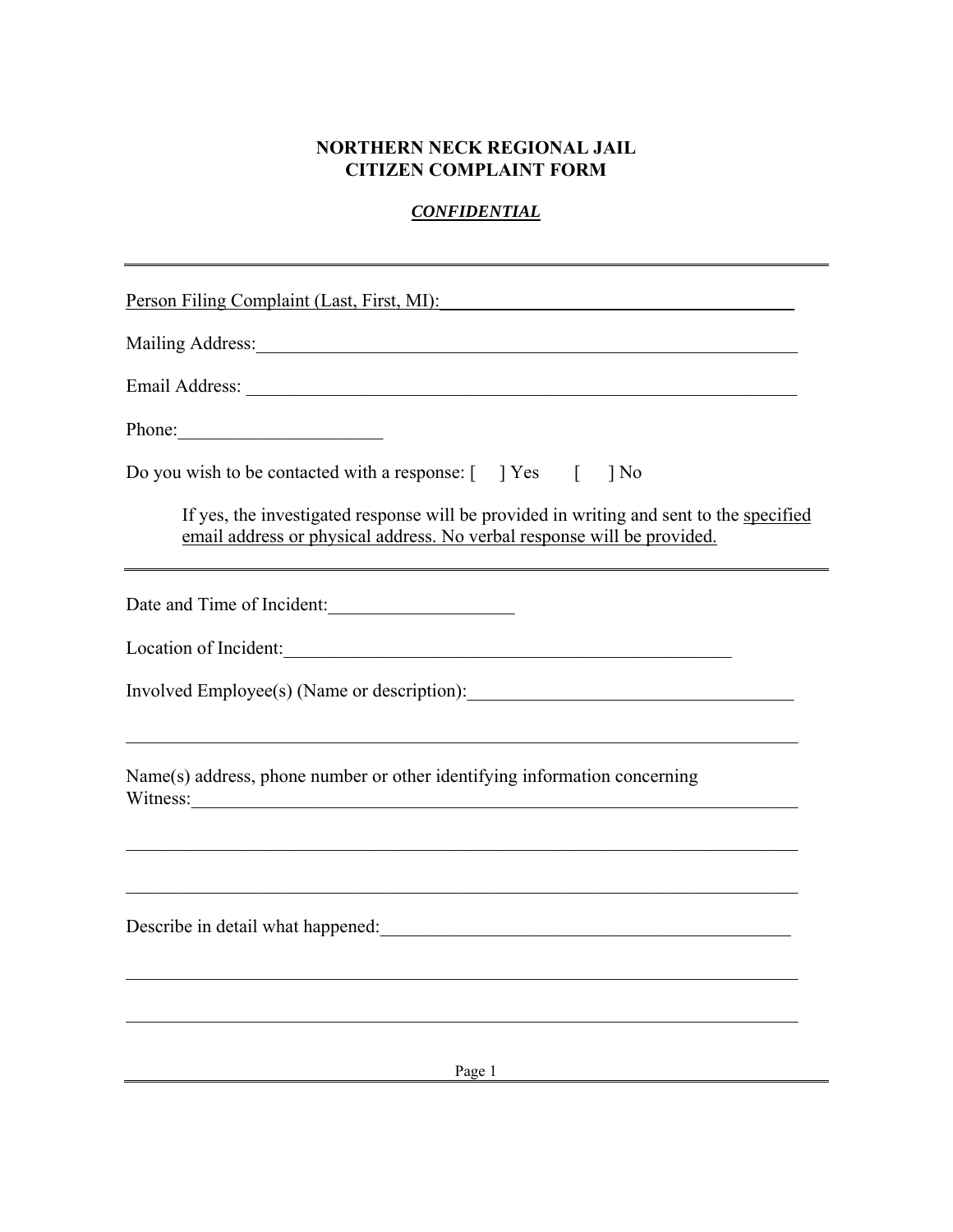| (Attach additional sheets if more space is needed) |  |  |  |
|----------------------------------------------------|--|--|--|

I understand that I may be contacted and asked further questions and I further understand that I may have to testify under oath concerning all matters relevant to this complaint.

I understand that this statement will be submitted to the Northern Neck Regional Jail and may be the basis for an investigation. Further, I certify that the statements given by me herein are accurate and true to the best of my knowledge. Further, I declare and affirm that my statement has been made by me voluntarily without persuasion, coercion or promise of any kind. I understand that making intentional false declarations to public servants or untrue statement under oath of affirmation may be punishable by law.

## **Signature of Complainant is NOT optional and is required to initiate an investigation**.

Signature of Complainant Date

Hand Deliver/Mail/Fax the completed form to:

A Control Officer Northern Neck Regional Jail

> Jail Superintendent P.o. Box 1090 Warsaw, Va. 22572

Jail Superintendent Fax - 804-333-6029